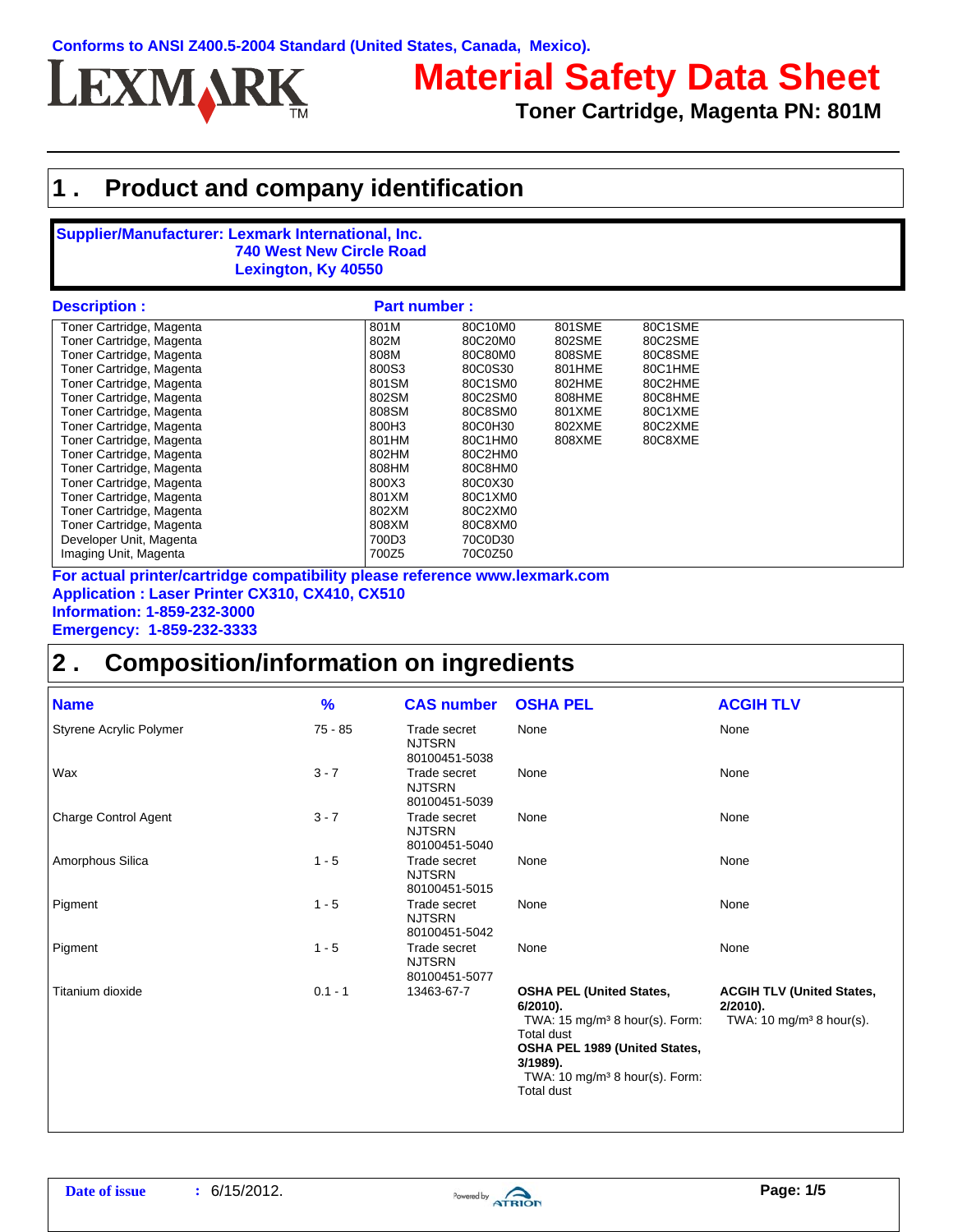

**LEXMARK** 

| <b>Hazard information</b> | : Primary Routes of Exposure: Dust inhalation, skin contact.                                                                                                                                                                                                                                                    |
|---------------------------|-----------------------------------------------------------------------------------------------------------------------------------------------------------------------------------------------------------------------------------------------------------------------------------------------------------------|
| <b>Inhalation</b>         | : Low acute inhalation toxicity. As with exposure to high concentrations of any dust, minimal<br>irritation of the respiratory tract may occur. Exposure not probable with intended use.<br>Chronic: No adverse changes in the lungs result from this accumulation. Exposure not<br>probable with intended use. |
| <b>Skin contact</b>       | : Not an irritant. Low dermal toxicity. Not a dermal sensitizer.                                                                                                                                                                                                                                                |
| <b>Eye contact</b>        | : Toner may act as a mechanical irritant.                                                                                                                                                                                                                                                                       |
| <b>Ingestion</b>          | : Low acute oral toxicity.                                                                                                                                                                                                                                                                                      |

# **4 . First aid measures**

| <b>Inhalation</b>            | : If symptoms, such as shortness of breath or persistent coughing are experienced, remove<br>source of contamination and move individual to fresh air. If symptoms persist, seek<br>medical attention. |
|------------------------------|--------------------------------------------------------------------------------------------------------------------------------------------------------------------------------------------------------|
| <b>Skin contact</b>          | : Wash with soap and water. Should irritation occur, seek medical attention.                                                                                                                           |
| Eye contact                  | : Do not rub eyes. Flush immediately with plenty of water. Remove contact lenses and<br>continue flushing for at least 15 minutes. If irritation develops and persists, seek medical<br>attention.     |
| <b>Ingestion</b>             | : Do not induce vomiting. Never give anything by mouth to an unconscious person. Get<br>medical attention if symptoms appear.                                                                          |
| <b>Aggravated conditions</b> | : Exposure to high airborne dust concentrations, including toner, may aggravate existing<br>respiratory conditions.                                                                                    |
| <b>Notes to physician</b>    | : No specific antidote.                                                                                                                                                                                |

#### **Fire-fighting measures 5 .**

| <b>Flash point</b>                                       | : Solid, not applicable.                                                                                                                                              |
|----------------------------------------------------------|-----------------------------------------------------------------------------------------------------------------------------------------------------------------------|
| <b>Auto-ignition temperature</b>                         | : Not applicable.                                                                                                                                                     |
| <b>Flammable limits</b>                                  | : Not determined.                                                                                                                                                     |
| <b>Extinguishing media</b>                               | : Carbon dioxide, water spray or fog, dry chemical or foam.                                                                                                           |
| <b>Hazardous combustion</b><br>products                  | : Carbon monoxide, carbon dioxide, unidentified organics.                                                                                                             |
| <b>Special exposure hazards</b>                          | : Like many finely divided materials, toner dust, in high concentrations can form an<br>explosive mixture in air which, if ignited, could result in a dust explosion. |
| <b>Special protective</b><br>equipment for fire-fighters | : Fire fighters should wear full protective clothing, including self-contained breathing<br>apparatus.                                                                |
| <b>NFPA Rating</b>                                       | : Health: 1 Flammability: 1 Reactivity: 0                                                                                                                             |
| <b>HMIS Classification</b>                               | : Health: 1* Flammability: 1 Reactivity: 0                                                                                                                            |

#### **Accidental release measures 6 .**

spills.

| <b>Personal precautions</b>      | : None required for intended use in printer.                                                                                                                                                                                                                                                                                                                 |
|----------------------------------|--------------------------------------------------------------------------------------------------------------------------------------------------------------------------------------------------------------------------------------------------------------------------------------------------------------------------------------------------------------|
| <b>Environmental precautions</b> | : Disposal is subject to national, state, regional, or provincial regulations.                                                                                                                                                                                                                                                                               |
| <b>Methods for cleaning up</b>   | : If a dust cloud is possible due to a spill, remove all sources of ignition such as open<br>sparks, flames, or static discharge to prevent the ignition of the dust. Minimize dust<br>generation during clean up. Sweep up spill with non-metallic broom and dustpan.<br>Contain for disposal. Oil permeated sweeping compound may be useful in cleaning up |

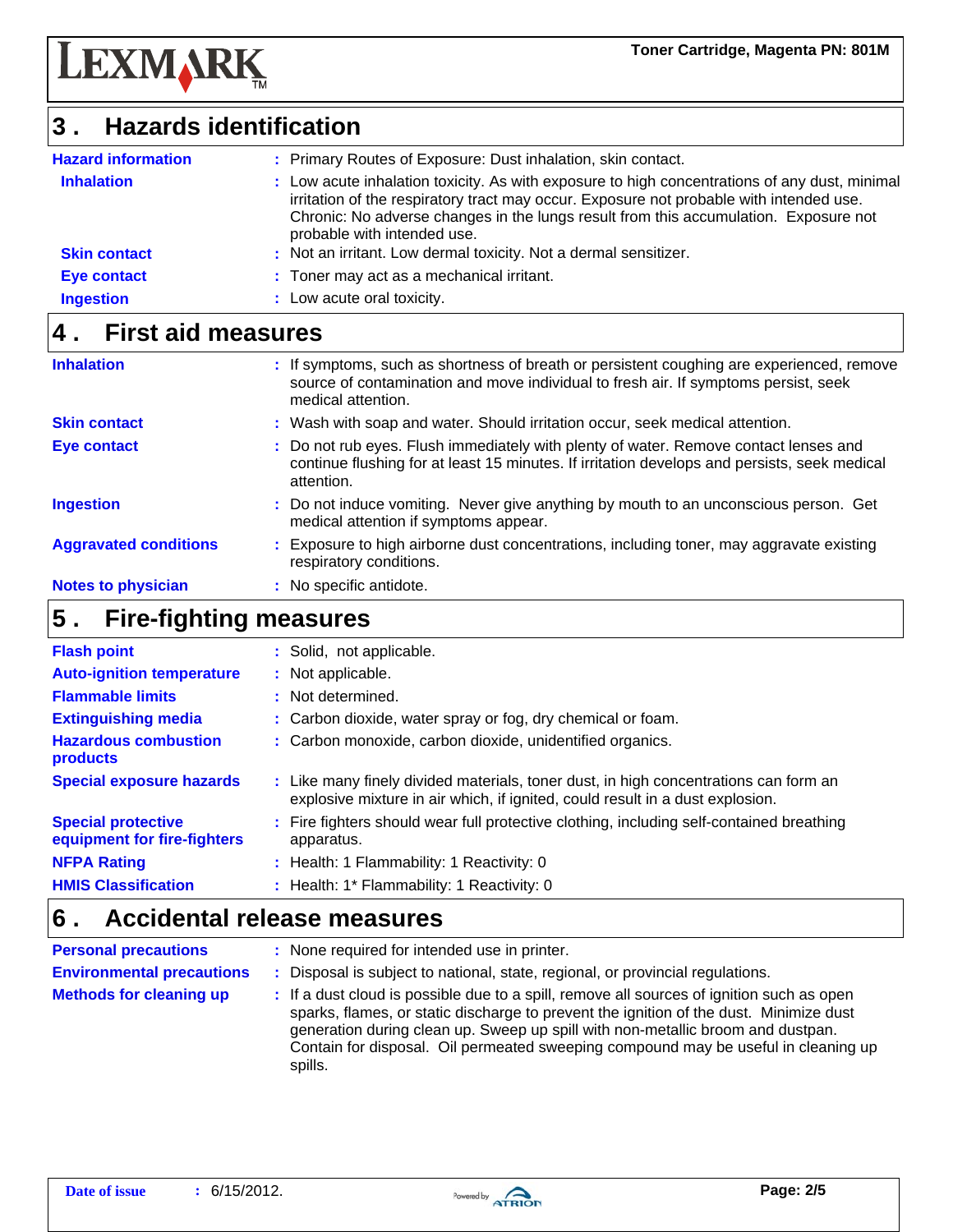

#### **Handling and storage 7 .**

**Handling**

**:** Avoid generating dust. To avoid damage to cartridge and accidental contact with toner, keep out of reach of children.

**Storage**

**:** Store in a cool, dry place. Store away from oxidizing material.

#### **8 . Exposure controls/personal protection**

| <b>Engineering measures</b> | : Not required. Use in a well-ventilated area. |
|-----------------------------|------------------------------------------------|
| <b>Respiratory</b>          | : None required for intended use in printer.   |
| <b>Gloves</b>               | : None required for intended use in printer.   |
| <b>Skin protection</b>      | : None required for intended use in printer.   |
| <b>Eyes</b>                 | : None required for intended use in printer.   |

#### **Physical and chemical properties 9 .**

| <b>Physical state</b>         | : Solid (Finely divided solid.) |
|-------------------------------|---------------------------------|
| <b>Color</b>                  | : Magenta                       |
| <b>Odor</b>                   | : Faint odor (Plastic.)         |
| <b>Vapor density</b>          | : Not applicable.               |
| <b>Solubility</b>             | : Insoluble in water.           |
| <b>Melting/freezing point</b> | : Not determined.               |
| <b>Specific gravity</b>       | : Not determined.               |
| <b>Volatility</b>             | : Not determined.               |
| <b>Evaporation rate</b>       | : Not applicable.               |

### 10 . Stability and reactivity

| <b>Stability and reactivity</b>            | : The product is stable.                                         |
|--------------------------------------------|------------------------------------------------------------------|
| <b>Conditions to avoid</b>                 | : Keep away from heat, flame, sparks and other ignition sources. |
| <b>Materials to avoid</b>                  | : Strong oxidizing materials.                                    |
| <b>Hazardous decomposition</b><br>products | : Carbon monoxide, carbon dioxide, unidentified organics.        |
| <b>Hazardous polymerization</b>            | : Will not occur.                                                |
| <b>Additional guidelines</b>               | : None known.                                                    |
|                                            |                                                                  |

# **11 . Toxicological information**

| <b>Primary routes of exposure :</b> Inhalation of dust, skin contact.<br><b>Ingestion</b> | : Low acute oral toxicity. Exposure not probable with intended use. |             |                                                                                                                                                                                                                                                                                                                                                                              |
|-------------------------------------------------------------------------------------------|---------------------------------------------------------------------|-------------|------------------------------------------------------------------------------------------------------------------------------------------------------------------------------------------------------------------------------------------------------------------------------------------------------------------------------------------------------------------------------|
| <b>Acute toxicity oral rat LD50 :</b><br>(mg/kg)                                          |                                                                     |             |                                                                                                                                                                                                                                                                                                                                                                              |
| <b>Product/ingredient name</b>                                                            | <b>Species</b>                                                      | <b>Dose</b> | <b>Result</b>                                                                                                                                                                                                                                                                                                                                                                |
| Toner Cartridge, Magenta PN: 801M                                                         | Rat                                                                 | >5000 mg/kg | LD50 Oral                                                                                                                                                                                                                                                                                                                                                                    |
| <b>Inhalation</b>                                                                         | particulate. Toner is not listed by IARC, NTP, or OSHA.             |             | : Low acute inhalation toxicity. As with exposure to high concentrations of any dust, minimal<br>irritation of the respiratory tract may occur. Pure titanium dioxide, a minor component of<br>this product, has been listed by IARC as a group 2B (possible carcinogen). This<br>classification is based on rat "lung particulate overload" studies performed with airborne |
| <b>Aggravating conditions</b>                                                             | respiratory conditions.                                             |             | : Exposure to high airborne dust concentrations, including toner, may aggravate existing                                                                                                                                                                                                                                                                                     |

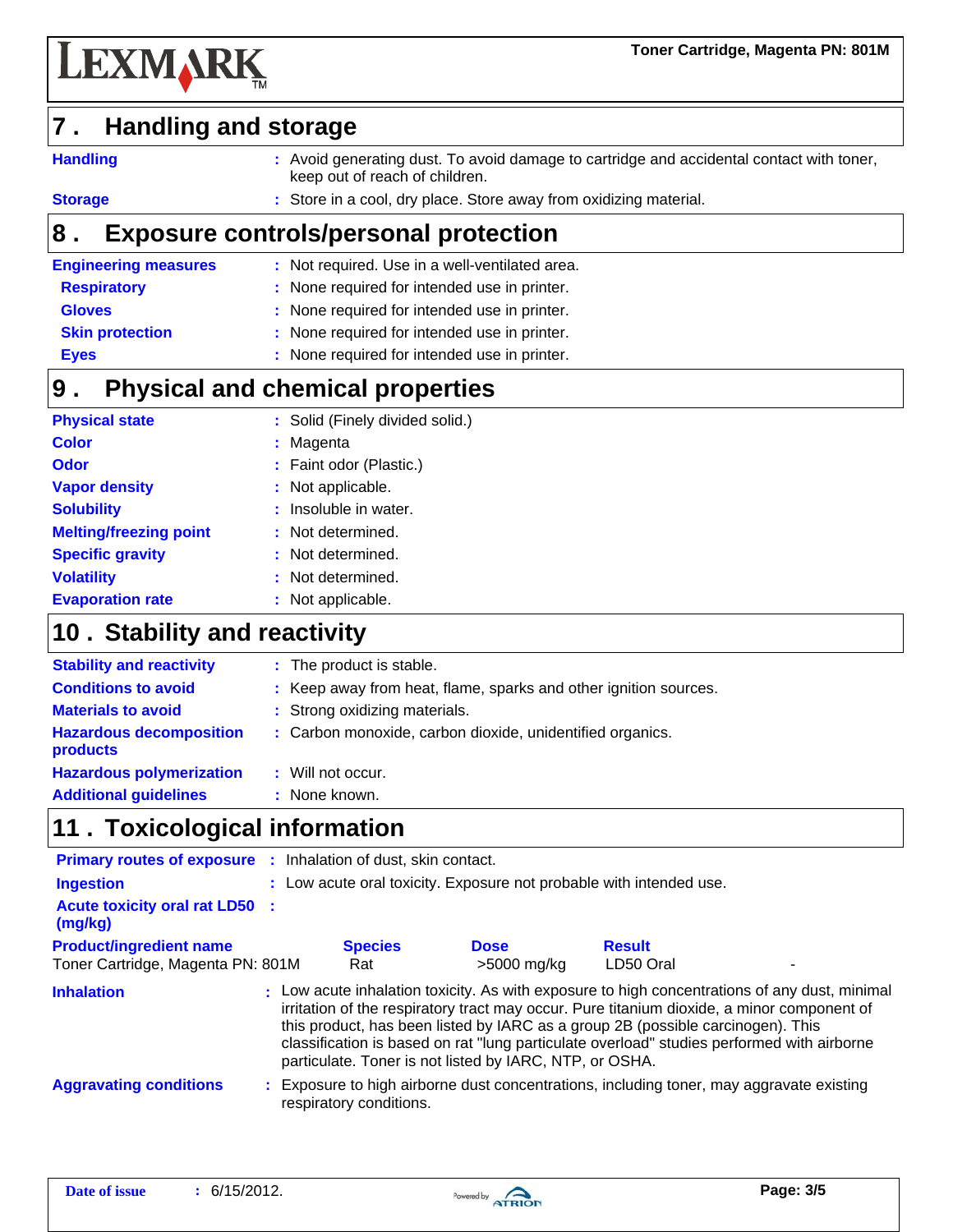

| <b>Potential chronic health</b><br>effects | : CARCINOGENIC EFFECTS: Classified + (Proven.) by NIOSH [titanium dioxide].<br>Classified 2B (Possible for humans.) by IARC [titanium dioxide]. Classified 3 (Not<br>classifiable for humans.) by IARC [silicon dioxide].<br><b>MUTAGENIC EFFECTS:</b> Toner is negative (nonmutagenic) in the Ames assay.<br><b>TERATOGENIC EFFECTS: Not available.</b> |
|--------------------------------------------|----------------------------------------------------------------------------------------------------------------------------------------------------------------------------------------------------------------------------------------------------------------------------------------------------------------------------------------------------------|
| <b>Exposure limit values</b>               | : Toner dust is a particulate not otherwise classified (PNOC) or regulated (PNOR).                                                                                                                                                                                                                                                                       |

#### 12. Ecological information

| <b>Mobility</b>                  | : Not determined. |
|----------------------------------|-------------------|
| <b>Bioaccumulative potential</b> | : Not determined. |
| <b>Persistence/degradability</b> | : Not determined. |
| <b>Other information</b>         | : None known.     |

#### **13. Disposal considerations**

#### **Waste disposal**

**:** This product is not a listed hazardous waste in accordance with Federal Regulation 40 CFR Part 261. If discarded in its purchased form, this product would not be a hazardous waste either by listing or by characteristic. However, under RCRA, it is the responsibility of the product user to determine at the time of disposal whether a material has been contaminated and should be classified as a hazardous waste. Disposal is subject to local, state and federal regulations.

# **14 . Transport information**

Not regulated by any transport mode.

### **15. Regulatory information**

| <b>United States</b>                            |                                                                                                                                                                                                                                                                     |
|-------------------------------------------------|---------------------------------------------------------------------------------------------------------------------------------------------------------------------------------------------------------------------------------------------------------------------|
| <b>TSCA (USA)</b>                               | : All ingredients are listed on the Toxic Substances Control Act (TSCA) inventory, have<br>been registered, or are exempt.                                                                                                                                          |
| <b>SARA / EPCRA (USA)</b>                       | : None of the ingredients in this product has a final reportable quantity (RQ) under<br>Emergency Planning and Community Right-to Know Act (EPCRA)- Section 302:<br>Extremely Hazardous Substances (EHS) or notification requirements for EHS under<br>Section 304. |
| <b>California Prop. 65</b>                      | : This product contains no known materials at levels which the State of California has found<br>to cause cancer, birth defects or other reproductive harm - California Proposition 65.                                                                              |
| <b>International regulations lists</b>          |                                                                                                                                                                                                                                                                     |
| <b>EINECS (Europe)</b>                          | : All ingredients are listed on the European Inventory of Existing Commercial Substances<br>(EINECS) list, have been registered on the European List of New Chemical Substances<br>(ELINCS), or are exempt.                                                         |
| <b>REACH Status</b>                             | : EU (REACH): All components of the toner formulation are registered, pre-registered or<br>exempt under REACH. Pre-registered chemicals will be registered between 2011 and<br>2018.                                                                                |
| <b>ENCS (Japan)</b>                             | : All ingredients are listed on the Japanese Existing and New Chemical Substances<br>(ENCS) list, have been registered, or are exempt.                                                                                                                              |
| <b>AICS (Australia)</b>                         | : All ingredients are listed in Australian Inventory of Chemical Substances (AICS), have<br>been registered, or are exempt.                                                                                                                                         |
| <b>Philippines inventory</b><br>(PICCS)         | : All ingredients are listed on the Philippines Inventory (PICCS) or are exempt.                                                                                                                                                                                    |
| <b>Korea inventory (KECI)</b>                   | : All ingredients are listed on the Korean Existing Chemicals List (ECL), have been<br>registered, or are exempt.                                                                                                                                                   |
| <b>China inventory (IECSC)</b><br><b>Canada</b> | : All ingredients are listed on the Chinese inventory (IECSC) or are exempt.                                                                                                                                                                                        |
| <b>WHMIS (Canada)</b>                           | : Not controlled under WHMIS (Canada).                                                                                                                                                                                                                              |